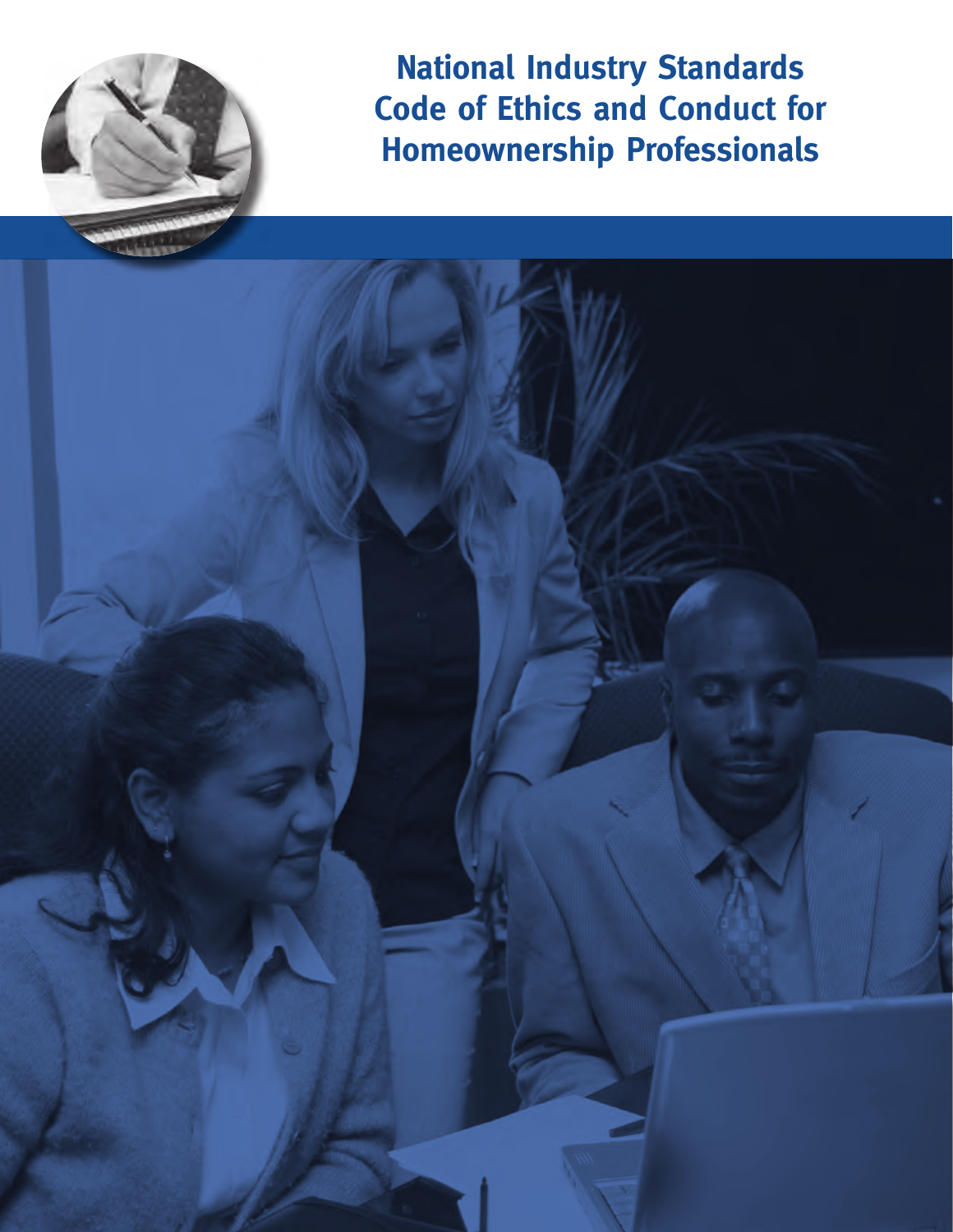**T**he National Industry Standards Code of Ethics and Conduct for Homeownership Professionals\* is a voluntary, self-governing standard for professional performance/ conduct for homeownership counselors and educators that provide homeownership education and counseling services to consumers.

The Code of Ethics and Conduct for Homeownership Professionals offers a set of values and principles to guide conduct and decision-making in the homeownership education and counseling field. Homeownership professionals who adhere to the Code of Ethics and Conduct agree to provide quality education and counseling to clients.

# **How to Utilize the National Industry Standards Code of Ethics and Conduct:**

**Counselors and Educators:** The National Industry Standards Code of Ethics and Conduct should be adopted by counselors and educators and adhered to in their daily business operations. For more information on how to demonstrate adoption of these documents, visit www. homeownershipstandards.com.

**Organizations:** Organizations providing homeownership education and/or counseling services are encouraged to adopt the Code of Ethics and Conduct and ensure compliance with these ethics by their counselors and educators.

#### **1. Commitment to Clients**

- The primary responsibility of homeownership educators and counselors is to provide high-quality education and counseling services to prospective and existing homeowners.
- Homeownership educators and counselors will act on behalf of a client and observe his/her best interests.

#### **2. Client Decision-Making**

- Homeownership educators/counselors will provide necessary tools, resources and information to assist their clients in making decisions about finances, home buying or homeownership based on the client's needs and preferences.
- In instances when clients experience literacy or language challenges, homeownership educators/counselors will take steps to ensure clients' comprehension. This shall include arranging for a qualified interpreter or translator or referring the client to a qualified language educator/counselor.

#### **3. Competence**

- Homeownership educators/counselors will provide services only within the boundaries of their education, training, certification or other relevant professional experience. Referrals will be provided to clients when essential services are beyond the scope of the individual or agency to provide.
- Homeownership educators/counselors shall be culturally competent in their service area and sensitive to cultural differences and needs.

<sup>\*</sup>The National Industry Standards for Homeownership Education and Counseling Code of Ethics and Conduct was developed by a collaborative group of industry partners. The term "Homeownership Professionals" includes both homeownership educators and counselors.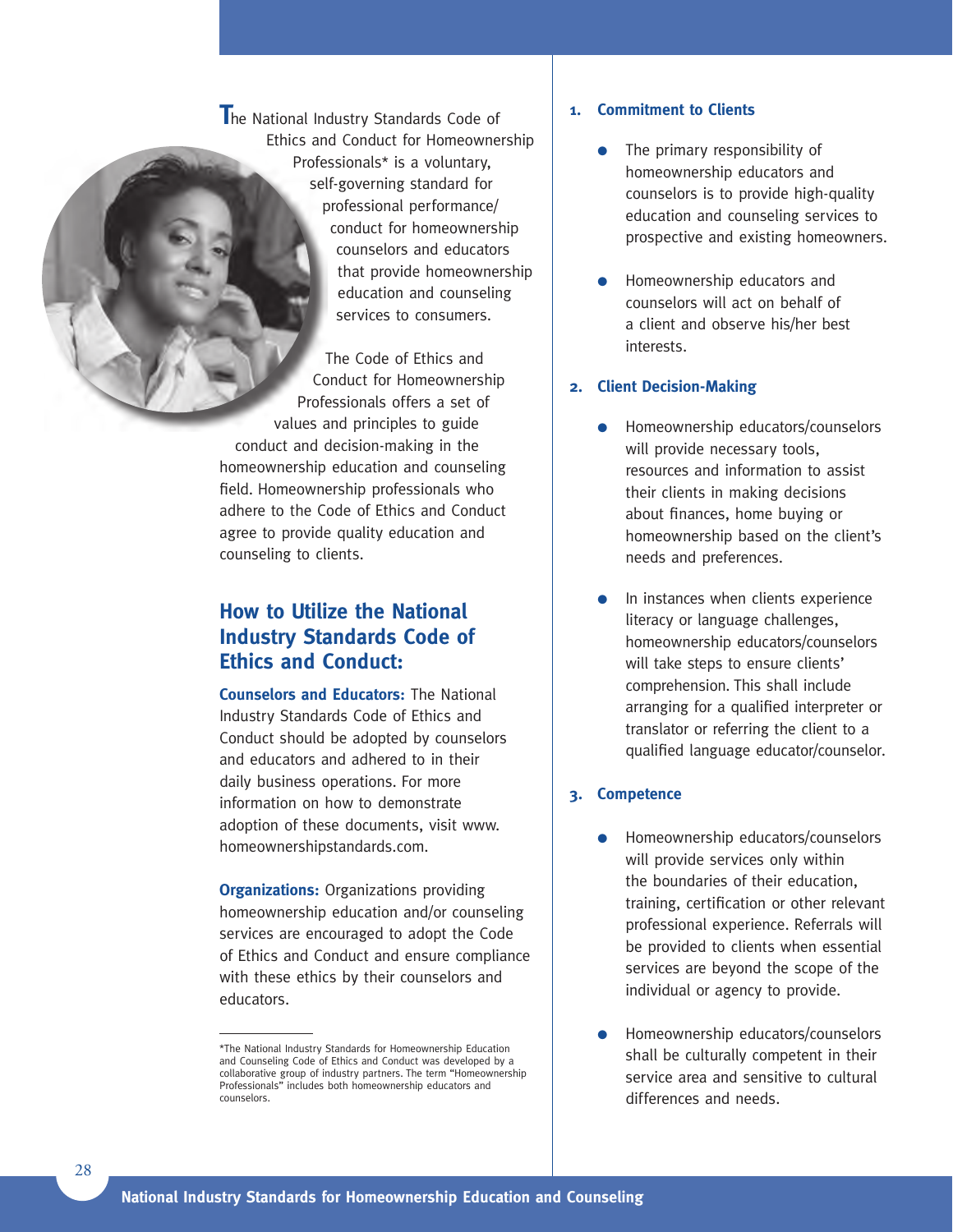#### **4. Conflicts of Interest**

- Homeownership educators/counselors will avoid actual and the appearance of conflicts of interest. They will inform clients when a real or potential conflict of interest arises and take all necessary steps to resolve the issue in a manner that makes the clients' interests primary and protects clients' interests. In some cases, protecting clients' interests may require termination of the professional relationship with proper referral of the client.
- Homeownership educators/counselors will not take unfair advantage of any professional relationship or exploit others to further their personal, religious, political or business interests.
- Any potential conflicts of interest (such as a counseling agency providing low-cost loans), will be disclosed to clients in a written disclosure document.

## **5. Privacy and Confidentiality**

- Homeownership educators/counselors will respect clients' right to privacy. Private information will not be requested from clients unless it is critical to providing services. Once private information is shared, privacy laws apply as well as client confidentiality.
- Homeownership educators/counselors will disclose confidential information only as specified by a valid written consent of client.
- Homeownership educators/counselors will not discuss confidential

information in any setting unless privacy can be ensured. Counselors and educators will abide by privacy laws and keep information confidential and protected.

- Homeownership educators/counselors will not disclose clients' information, including their identity, when responding to requests from members of the media without the client's express consent.
- Homeownership educators/counselors will protect the confidentiality of clients' written and electronic records and other sensitive information. Clients' records shall be stored in a secure location and not made available to others who are not authorized to have access.
- Homeownership educators/counselors will take precautions to ensure and maintain the confidentiality of information transmitted to other parties through the use of computers, electronic mail, facsimile machines, telephones and telephone answering machines, and other electronic or computer technology. Disclosure of identifying information will be avoided unless specifically permitted by client.

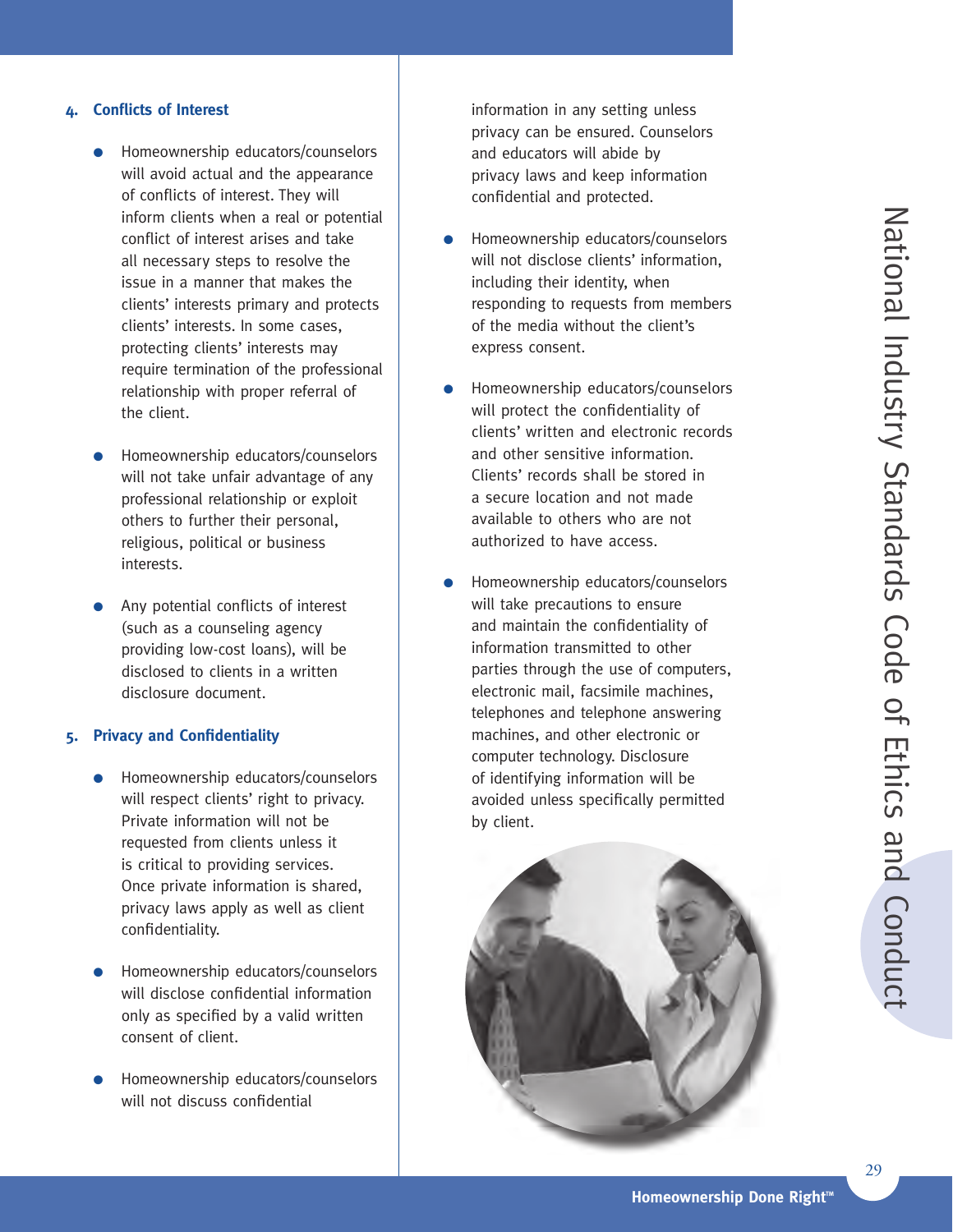- Homeownership educators/counselors will dispose of clients' records in a manner that protects clients' confidentiality and is consistent with state statutes governing records and social work licensure.
- Homeownership educators and counselors will be familiar with relevant local, regional and national laws regarding privacy and confidentiality.

## **6. Professional Behavior**

- Homeownership educators/counselors will not practice, condone, facilitate, or collaborate with any form of discrimination on the basis of race, ethnicity, national origin, sex, sexual orientation, age, marital status, political belief, religion, or mental or physical disability.
- Homeownership educators/ counselors will not use derogatory language in their written or verbal



communications to or about clients. Accurate and respectful language will be used in all communications to and about clients.

- Homeownership educators/counselors will not participate in, condone, or be associated with dishonesty, fraud or deception.
- Homeownership educators/counselors will not permit their private conduct to interfere with their ability to fulfill their professional responsibilities.

## **7. Payment for Services**

- When setting fees, homeownership educators/counselors will ensure that the fees are fair, reasonable and commensurate with the services performed. Clients will be informed of any applicable fees prior to the delivery of any services.
- Homeownership educators/counselors will not solicit a private fee or other personal remuneration for providing services to clients.

## **8. Discontinuation of Services**

Homeownership educators/counselors will close files and discontinue services to clients when such services are no longer required or no longer serve the clients' needs or interests.

## **9. Consultation**

Homeownership educators/counselors will seek the advice and counsel of more experienced colleagues whenever such consultation is in the best interests of clients. Consultation